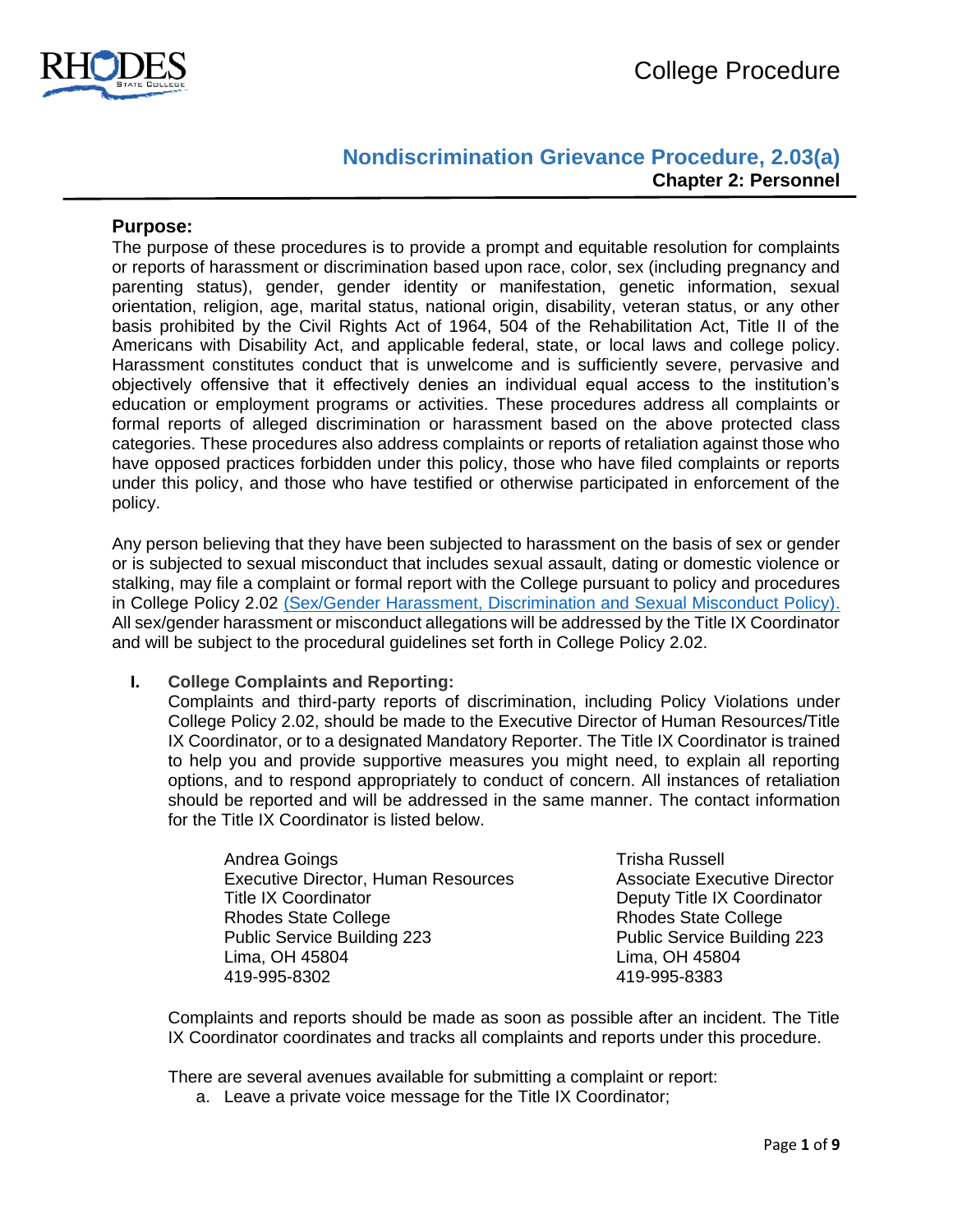

- b. Send a private email to one of the Title IX Coordinator staff;
- c. Mail a letter to the Title IX Coordinator office;
- d. Visit the Title IX Coordinator's office or other designated Deputy Coordinator (it is best to make an appointment first to ensure availability).
- e. Report to another trusted College official (e.g., Professor, Coach, Advisor) who will provide information as required under the policy to the Title IX Coordinator.

If there is a complaint about the Title IX Coordinator or any staff member that is part of the Title IX Coordinator's Office, or if the Title IX Coordinator or his/her staff has a complaint, that complaint should be filed with the President of the College. The President will appoint another trained individual to take the place of the Title IX Coordinator for purposes of the complaint.

### **II. Reporter or Complainant Requests no Investigation**

If a reporter or complainant requests that an investigation not be conducted, the Title IX Coordinator will consider the reasons for the request, including concerns about continued safety of the person reportedly harmed and members of the campus community. The Title IX Coordinator must also balance considerations about the continued health and safety of members of the community against a reporter's or complainant's desire not to have the report investigated. In cases when a reporter or complainant does not want to have a report investigated, but the Title IX Coordinator has concerns that not taking formal or informal action might endanger the health or safety of members of the campus community, the Title IX Coordinator will initiate confidential consultation with appropriate individuals to analyze the situation and assist in determining appropriate measures to take. Consultation may occur with the Senior Vice President Academic Affairs, Student Affairs, Workforce Development (SVP), Dean of Student Affairs, chair(s) of the Behavioral Intervention Team ("BIT"), Public Safety Officer, Clery Compliance Officer, psychological health professional, Director of Human Resources, and legal counsel. The Title IX Coordinator will make the ultimate decision about whether to conduct a formal investigation or respond to the report in another manner, including taking informal actions, such as those described above.

### **III. Confidentiality of Complaints and Reports**

Parties in these processes, including the Complainant, the Respondent, and witnesses, have privacy rights and reasonable expectations of confidentiality in the investigation of matters subject to this procedure. In addition, the integrity of the process depends on ensuring reasonable expectations of confidentiality.

The Title IX Coordinator will keep confidential the complaint, report, supportive measures, witness statements, and any other information provided by the Complainant, Respondent, or witnesses and will disclose this information only to the Complainant, Respondent, or witnesses, as necessary to give fair notice of the allegations and to conduct the investigation; to law enforcement consistent with state and federal law; to other College officials as necessary for coordinating interim measures or for health, welfare, and safety reasons, and to government agencies who review the College's compliance with federal law.

The investigation report and any written decision from the Discrimination Grievance Committee will be disclosed only to the Complainant, Respondent, Title IX Coordinator,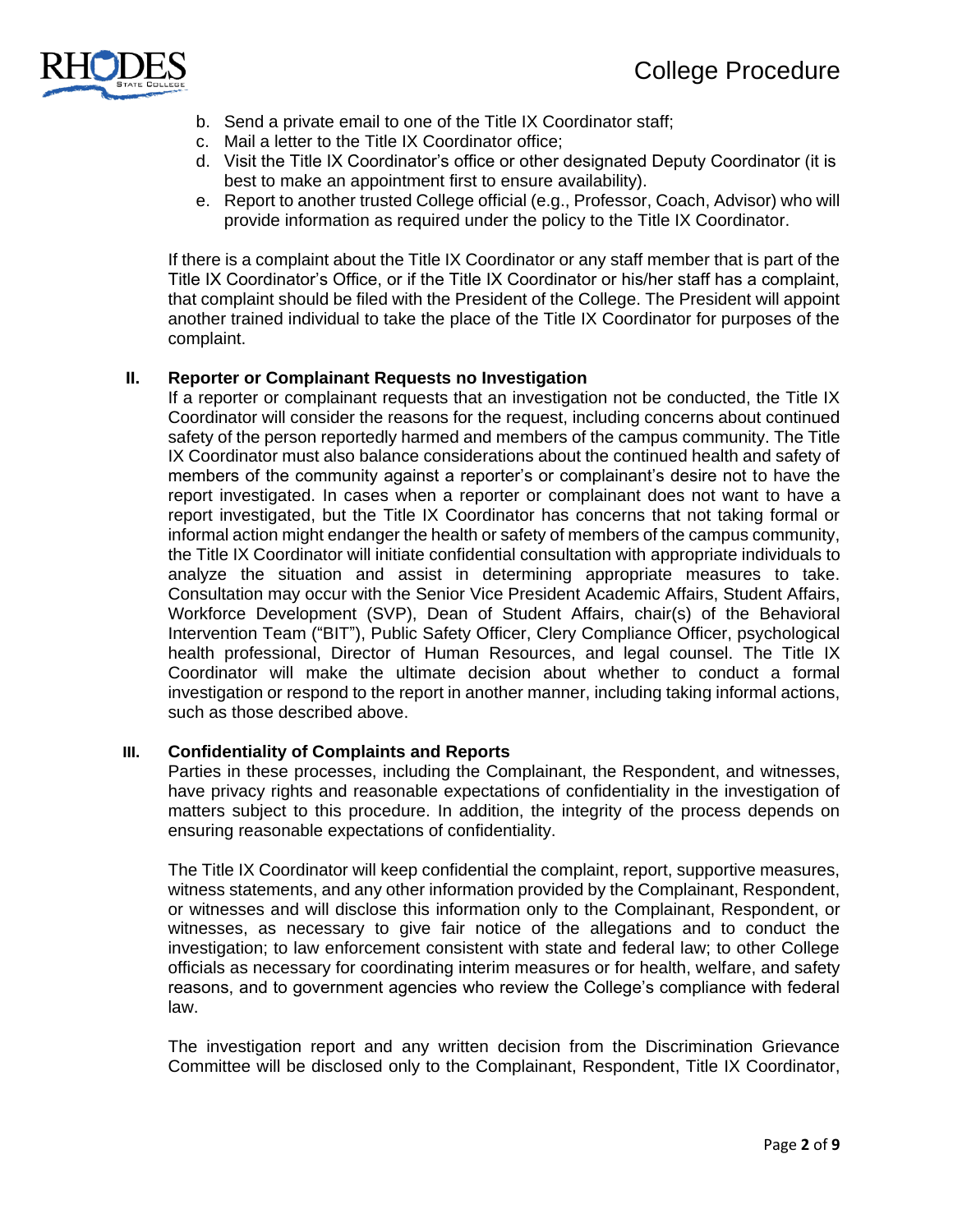

Discipline Authority<sup>1</sup> as necessary, and College officials as necessary to prepare for subsequent proceedings (e.g., College President and College Legal Counsel). Members of the Discrimination Grievance Committee have the same strict obligations to keep all information they learn confidential, subject to the limited exception when necessary to protect health, welfare or safety. Information about complaints and reports, absent personally identifiable information, may be reported to College officials and external entities for statistical and analysis purposes pursuant to federal and state law and College policy.

The Title IX Coordinator accepts anonymous and third-party reports of conduct alleged to violate this Policy and will follow up on such reports. The individual making the report (Reporter) is encouraged to provide as much detailed information as possible to allow the Title IX Coordinator to investigate and respond as appropriate. The Title IX Coordinator may be limited in the ability to investigate an anonymous report unless sufficient information is furnished to enable the Title IX Coordinator to conduct a meaningful and fair preliminary investigation.

### **IV. Resolution**

 $\overline{\phantom{a}}$ 

If a complainant chooses to file a formal complaint, there are two avenues for resolution of an alleged Policy Violation: formal and informal resolution. The complainant has the option to proceed informally, if the respondent agrees and when permissible as determined by the Title IX Coordinator. The Title IX Coordinator is available to explain the informal and formal resolution procedures.

### **a. Informal Process and Resolution**

If the complainant, the respondent, and the Title IX Coordinator all agree that an informal resolution should be pursued, the Title IX Coordinator (or her/his designee) shall attempt to facilitate a resolution of the conflict that is agreeable to all parties. Under the informal process the Title IX Coordinator shall be required only to conduct such fact-finding as is useful to resolve the conflict and as is necessary to protect the interests of the parties, the College and the community. A complainant or respondent always has the option to request a formal investigation. The Title IX Coordinator also always has the discretion to initiate a formal investigation. If at any point during the informal process, the complainant, the respondent, or the Title IX Coordinator wishes to cease the informal process and to proceed through formal grievance procedures, the formal process outlined below will be invoked.

The informal resolution must adequately address the concerns of the complainant, as well as the rights of the respondent and the overall intent of the College to stop, remedy and prevent policy violations. Informal actions might include but are not limited to: providing training to a work unit; having an informal discussion with an individual whose conduct, if not stopped, could rise to the level of discrimination, or hostile environment harassment; or having a confidential conversation with a supervisor or instructor.

 $1$  In the case of employees, the Discipline Authority (Decision Maker) is the College administrator with the authority to impose sanctions in accordance with applicable employment policies and procedures. In the case of students, the Discipline Authority is the Senior Vice President.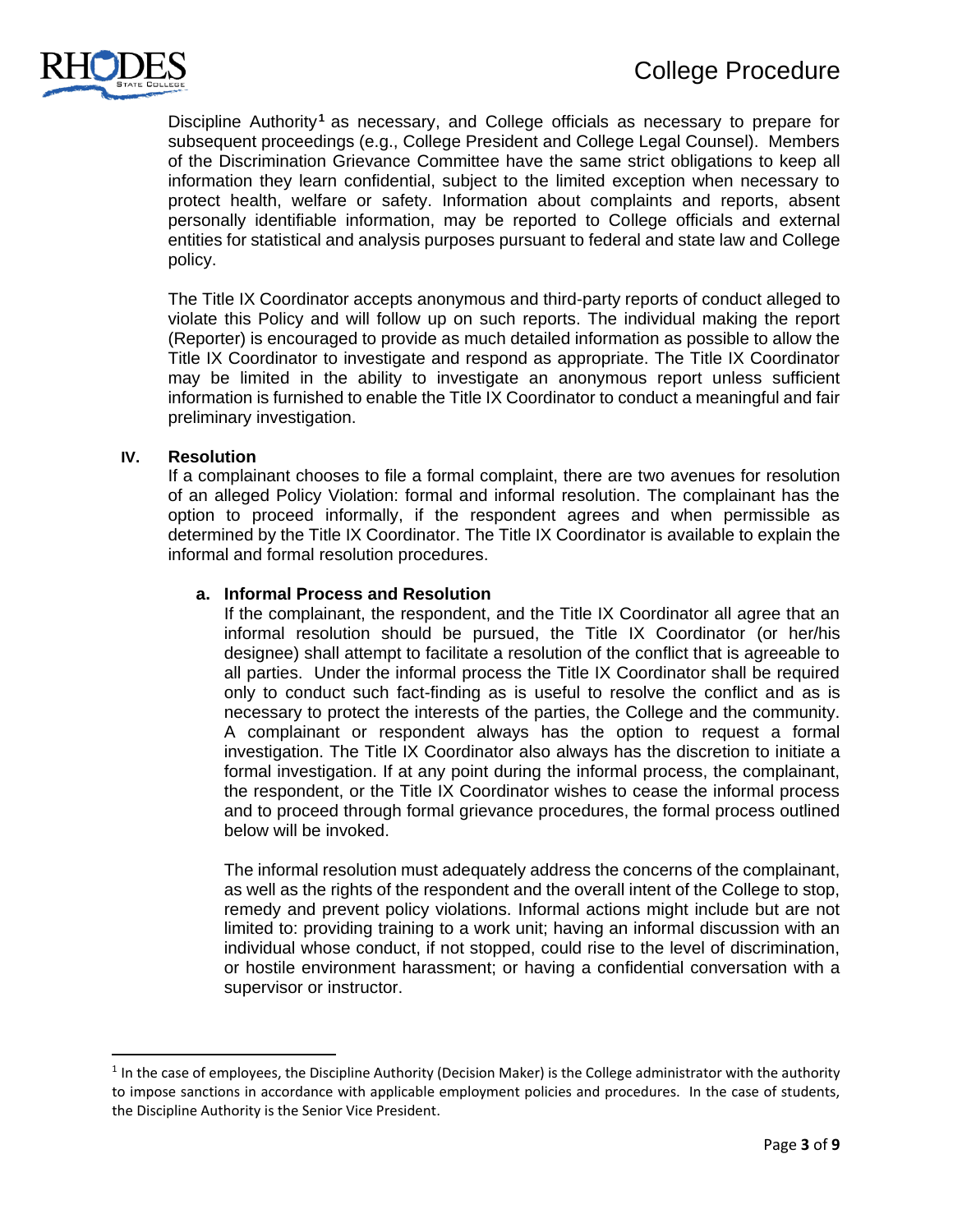

## **b. Formal Process**

### **i. Step 1:**

The Title IX Coordinator discusses concerns with complainant, and the respondent as appropriate, including providing information about the policy and procedures and other helpful resources. The Title IX Coordinator also considers whether immediate or interim actions or involvement of other College offices is appropriate. Title IX Coordinator determines whether the office has jurisdiction to investigate the matter.

- a) **Option 1:** If the Title IX Coordinator determines that there is no jurisdiction, the Title IX Coordinator will offer to assist the complainant and, as appropriate, the respondent, in finding appropriate campus and off-campus resources for addressing the issue of concern.
- b) **Option 2:** If the Title IX Coordinator determines that there is jurisdiction, the Title IX Coordinator will proceed to Step 2.

### **ii. Step 2:**

The Title IX Coordinator conducts or oversees the conducting of a fair and impartial investigation of the alleged Policy Violation and proceeds to Step 3. Typically, an investigation will be completed within forty (40) days of receipt of the complaint. If it becomes necessary to extend the process, both parties will be notified of a revised expected resolution timeframe.

Only a trained investigator will conduct an investigation. Respondents will have the opportunity to review and respond to evidence considered against them. Both parties will have the opportunity to review and provide comments to the investigator about the written investigation report before it is finalized. The investigator will make a recommendation for a finding to the Title IX Coordinator.

### **iii. Step 3:**

The Title IX Coordinator determines whether there is a preponderance of the evidence to believe that an individual engaged in a Policy Violation. This means that individuals are presumed not to have engaged in alleged conduct unless a "preponderance of the evidence" supports a finding that the conduct has occurred. This "preponderance of the evidence" standard requires that the evidence supporting each finding be more convincing than the evidence in opposition to it.

In making the determination of whether harassment has created a hostile environment, the Title IX Coordinator will consider not only whether the conduct was unwelcome to the complainant sufficient to create a discriminatory impact, but also whether a reasonable person in the complainant's situation would have perceived the conduct as objectively offensive. The Title IX Coordinator's findings will be in writing and will be provided to both the complainant and to the respondent(s).

a) **Option 1:** If the Title IX Coordinator finds by a preponderance of the evidence that a policy violation does not exist, the matter is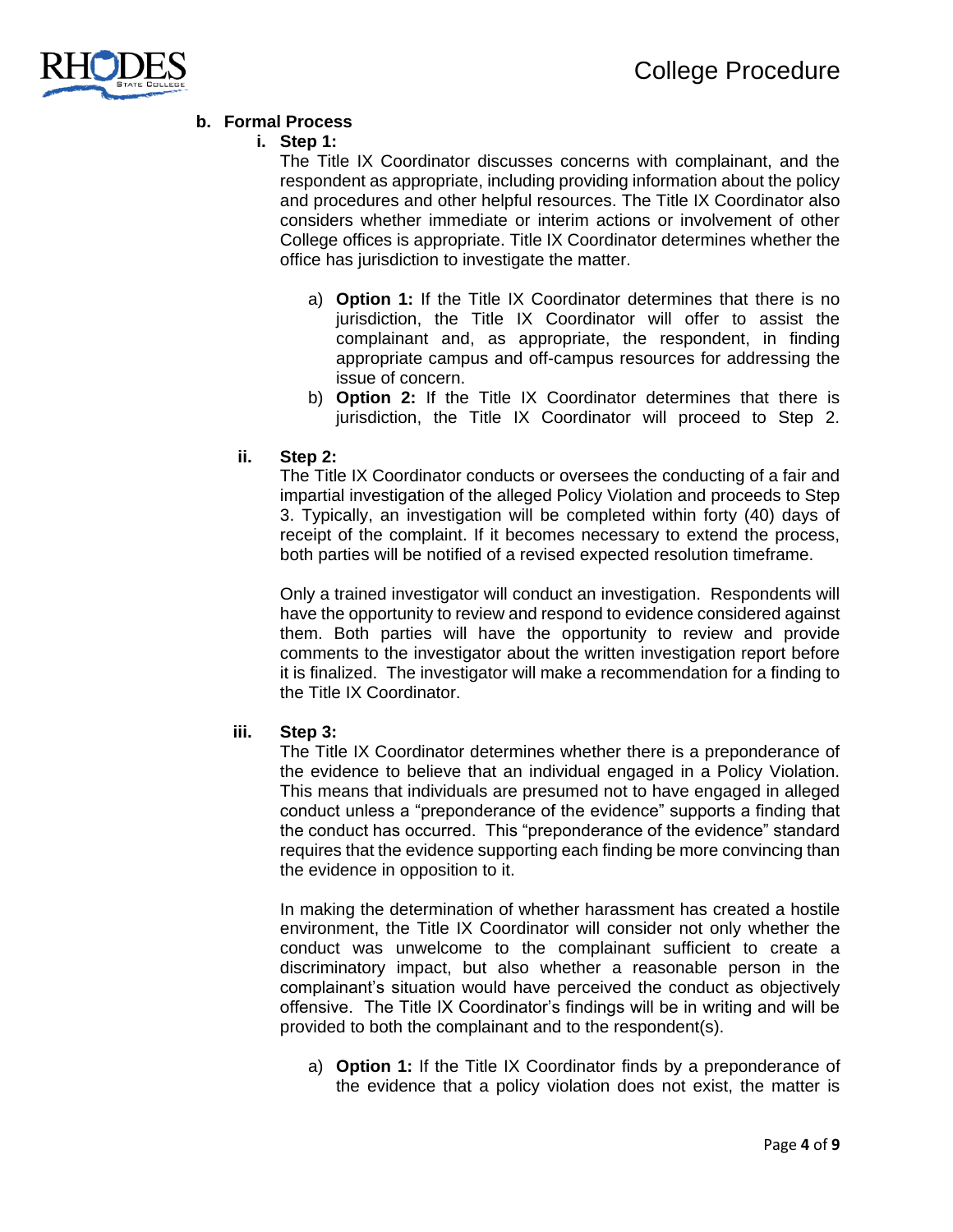

documented and closed; in this case the Complainant may appeal the finding to the Discrimination Grievance Committee.

b) **Option 2:** If the Title IX Coordinator finds by a preponderance of the evidence that a policy violation exists, the Title IX Coordinator's written report will include recommendations for steps to take to prevent recurrence of any such violation, and as appropriate, remedies for the complainant. The finding will be provided to the Discipline Authority for a determination of appropriate sanctions. In the case of student respondents, the Discipline Authority will be the Senior Vice President. In the case of employees, the Discipline Authority is the College administrator with the authority to impose sanctions in accordance with applicable employment policies and procedures. The Discipline Authority must inform the Title IX Coordinator of the ultimate sanctions imposed upon a Respondent. The Title IX Coordinator will inform the complainant of the sanctions as permitted by applicable Title IX and privacy laws.

### **V. Relation to the Student Code of Conduct**

The Senior Vice President is charged with imposing sanctions on students who are found to have violated this policy. Sanctions may include suspension, expulsion, probation, a warning, or any other sanction set forth in the Student Conduct Code. Disciplinary records for policy violations are maintained in the same manner as other disciplinary records.

The Executive Director of Human Resources is charged with imposing sanctions on employees who are found to have violated this policy. Sanctions may include verbal reprimand reduced to writing, written reprimand, probation, suspension, last change agreement or termination as set forth in the Disciplinary Action and Due Process Policy.

### **VI. Appeals to the Discrimination Grievance Committee**

### **a. Composition of the Committee**

The committee shall have four (4) regular members including the Chair. Of the four regular members, one shall be a student, one shall be a member of the faculty, one shall be a member of the non-academic staff, and one shall be representatives of the administration.

### **b. Selection of Members**

Members shall be appointed by the President of the College. Each of the three groups listed below will nominate four (4) candidates. The President will appoint one member from each pool of four (4) candidates. The President shall also designate one (1) alternate from each of these groups:

- i. The Executive Committee of the Faculty Association;
- ii. The President's Staff;
- iii. Staff member selected by Cabinet members.

### **c. Appointment of Chair**

The President shall appoint the Chair.

### **d. Terms of Appointment**

To assure cumulative experience and development of expertise as well as continuity and uniformity of decisions, the terms of regular members will be of extended duration. Members of each of group shall be appointed for three (3)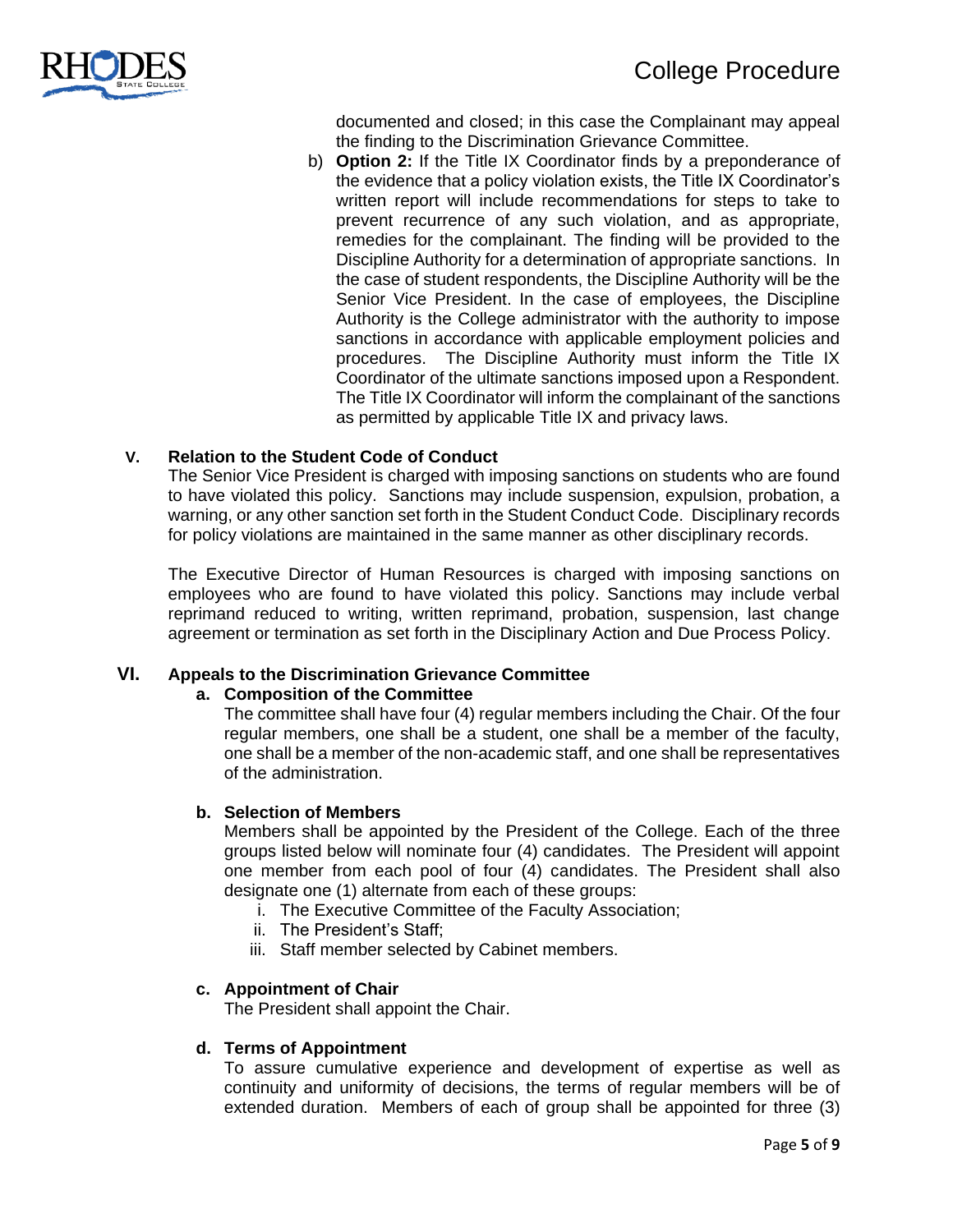

years. Any member whose term has expired and who is willing to continue to serve on the committee may be reappointed by the President of the College.

The President may appoint one or more persons to serve temporarily as a member of the committee to fill a vacancy or ensure a quorum, or in response to a request from the Chair to avoid delay in proceedings. The term of temporary appointment continues for the duration of the proceedings or until the temporary appointee is replaced by a regular member.

### **e. Removal of Members**

The Committee Chair may either permanently or temporarily remove or replace any regular member of the committee under the following circumstances:

- i. In response to a request from those responsible for the nomination of the member;
- ii. In response to a request from a majority of the committee members;
- iii. In response to a request from the Title IX Coordinator;
- iv. In response to a request from a committee member that he/she be excused;
- v. In response to a request from a party who raises a legitimate concern regarding a conflict of interest.

If any person or group other than the member requests removal, that member will have an opportunity to rebut any evidence presented in support of the request for removal. If a concern as enumerated above is raised about the Chair, the President of the College will make the determination about either permanent or temporary removal from the committee.

### **f. Quorum**

There must be a member from each of the three constituent groups specified above to constitute a quorum.

### **g. Authority of Committee**

The committee may:

- i. call student and employee witnesses to testify or to be present during a hearing, and obtain other evidence held by the College or any student or College employee;
- ii. arrange with the Title IX Coordinator for appropriate funding and staff support to facilitate hearings;
- iii. hold pre-hearing conferences;
- iv. issue hearing orders;
- v. hold formal hearings and control conduct of such hearings;
- vi. make decisions, findings of fact, and recommendations, including recommended sanctions, to the President by vote of a majority of the regular members involved in the hearing process.

### **VII. Filing an Appeal**

Either party may file an appeal of the decision, which must be filed within five (5) business days, of the receipt of the decision, unless good cause can be shown for an extension of time. The original finding and sanction will stand if the appeal is not timely or substantively eligible, and the decision is final. The request for an appeal must be filed with the Title IX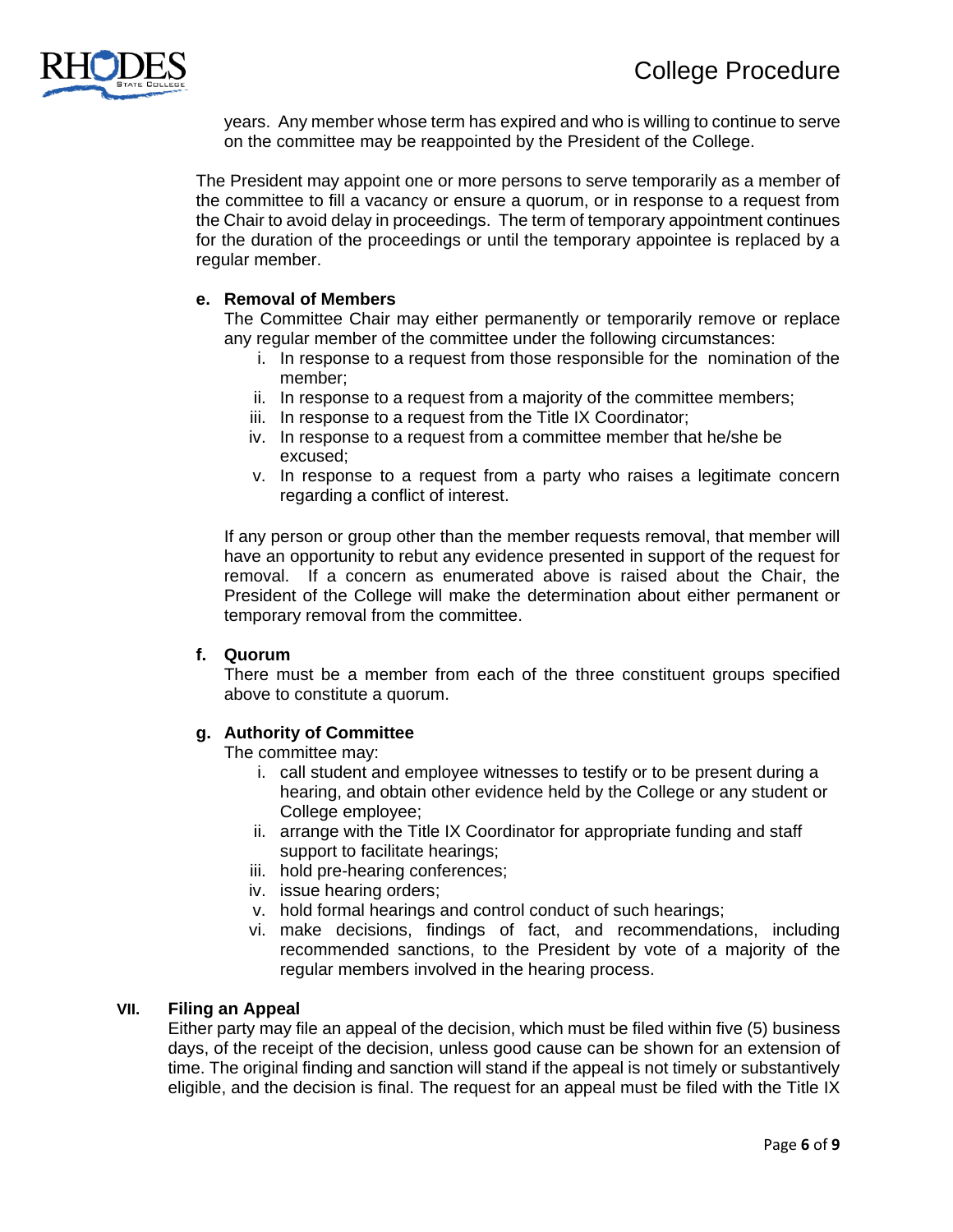

Coordinator. The request for an appeal must be in writing and must state the evidence or information to support the appeal. The grounds for appeal include:

- a. Procedural irregularity that affected the outcome of the matter;
- b. New evidence that was not reasonably available at the time the determination regarding responsibility or dismissal was made, that could affect the outcome of the matter;
- c. The Title IX Coordinator, investigator(s), or decision-maker(s) had a conflict of interest or bias for or against complainants or respondents generally or the individual complainant or respondent that affected the outcome of the matter.

### **VIII. Appeal Protocol**

- a. All sanctions imposed by the original hearing body or Title IX Coordinator will be in effect during the appeal. A request may be made to the Title IX Coordinator for special consideration in exigent circumstances, but the presumptive stance of the institution is that the sanctions will stand. Graduation, study abroad, internships/externships, etc. do NOT in and of themselves constitute exigent circumstances, and students may not be able to participate in those activities during their appeal. Employees whose sanction results in termination will remain on the payroll during the pendency of the appeal but will remain on leave during the appeal period. In cases where the appeal results in reinstatement to the institution or of privileges, all reasonable attempts will be made to restore the student to their prior status, recognizing that some opportunities lost may be irretrievable in the short term.
- b. The appeals committee is representative of employees with the same criteria as listed in Selection of Members Section IV.b. If the appeals officer or committee determines that a material procedural [or substantive] error occurred, it may return the complaint to the original decision maker with instructions to reconvene to cure the error. The results of a reconvened hearing cannot be appealed. In rare cases, where the procedural [or substantive] error cannot be cured by the original decision maker (as in cases of bias), the appeals committee may order a new hearing on the complaint with a new body of hearing officers. The results of a new hearing can be appealed, once, on the same three applicable grounds for appeals as above in Section VII.
- c. The procedures governing the hearing of appeals include the following:
	- i. All parties should be timely informed of the status of requests for appeal, the status of the appeal consideration, and the results of the appeal decision;
	- ii. Every opportunity to return the appeal to the original hearing body for reconsideration (remand) should be pursued;
	- iii. Appeals are not intended to be full re-hearings of the complaint (de novo). In most cases, appeals are confined to a review of the written documentation or record of the original hearing, and pertinent documentation regarding the grounds for appeal;
	- iv. This is not an opportunity for appeals officers to substitute their judgment for that of the original hearing body merely because they disagree with its finding and/or sanctions. Appeals decisions are to be deferential to the original hearing body, making changes to the finding only where there is clear error and to sanction only if there is a compelling justification to do so;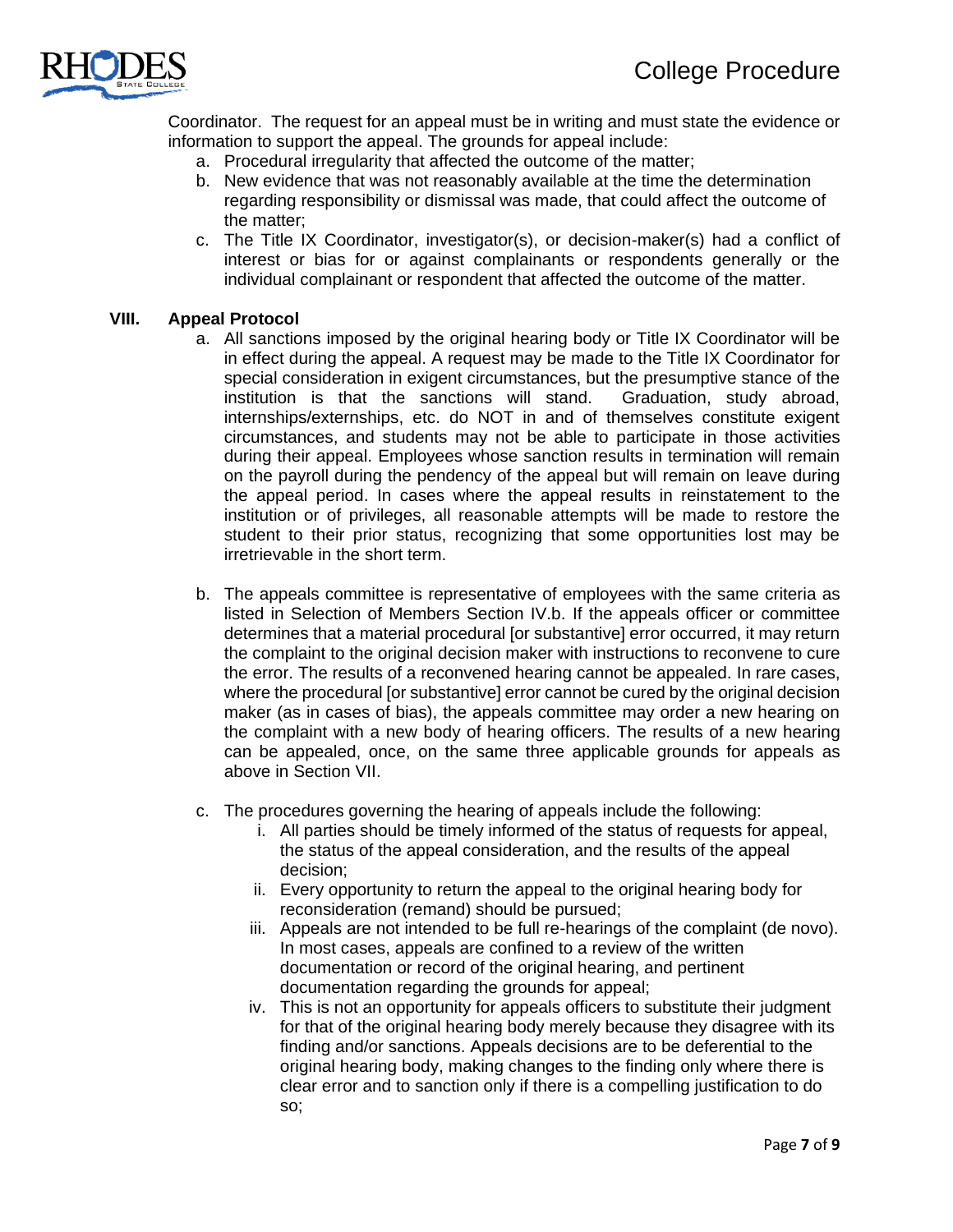

v. Sanctions imposed are implemented immediately unless the Director of Student Conduct stays their implementation in extraordinary circumstances, pending the outcome of the appeal.

The appeals committee or officer will render a written decision on the appeal to all parties within seven (7) business days\* from hearing of the appeal. The committee's decision to deny appeal requests is final.

### **IX. Conflict of Interest and Training**

All College officials who are involved in the discrimination grievance process, including the Title IX Coordinator, designated investigators, Discrimination Grievance Committee, and Discipline Authorities, must have adequate training. Training will address, but is not limited to, recognizing and appropriately responding to allegations of discrimination, harassment, including hostile environment harassment, sexual misconduct, and retaliation, conducting investigations, protecting confidentiality, and recognizing the link between alcohol and drug use and sexual assault and sexual harassment.

The names of the Investigator and the individuals who will serve on the Discrimination Grievance Committee for a particular matter will be readily accessible. These individuals must promptly disclose any potential conflict of interest they might have in a particular case. In the rare situation in which an actual or perceived conflict of interest arises between an Investigator, or member of the Discrimination Grievance Committee, that conflict must be disclosed to both parties.

#### **X. External Complaints**

If you filed a complaint with the Title IX Coordinator and believe the College's response was inadequate, or you otherwise believe you have been discriminated against by the College on the basis of race, color, national origin, sex, disability age, or retaliation, you may file a complaint with the Office for Civil Rights (OCR) of the U.S. Department of Education or the Educational Opportunities Section (EOS) of the Civil Rights Division of the U.S. Justice Department of Justice, and a complaint based on religion with EOS of the U.S. Justice Department.

As a student or employee, if you filed a complaint with the Title IX Coordinator and believe the College's response was inadequate, or you otherwise believe you have been discriminated against by the College on the basis of race, color, national origin, sex, disability, age, religion, creed, pregnancy, marital status, familial status (housing only), or political beliefs, or retaliation, you may file a complaint with the Equal Employment Opportunity Commission and Ohio Civil Rights Commission at

[Central Office:](https://crc.ohio.gov/AboutUs/ExecutiveStaff.aspx) Rhodes State Office Tower 30 East Broad Street, 5th Floor Columbus, OH 43215 Phone: (614) 466-2785 Fax: (614) 644-8776